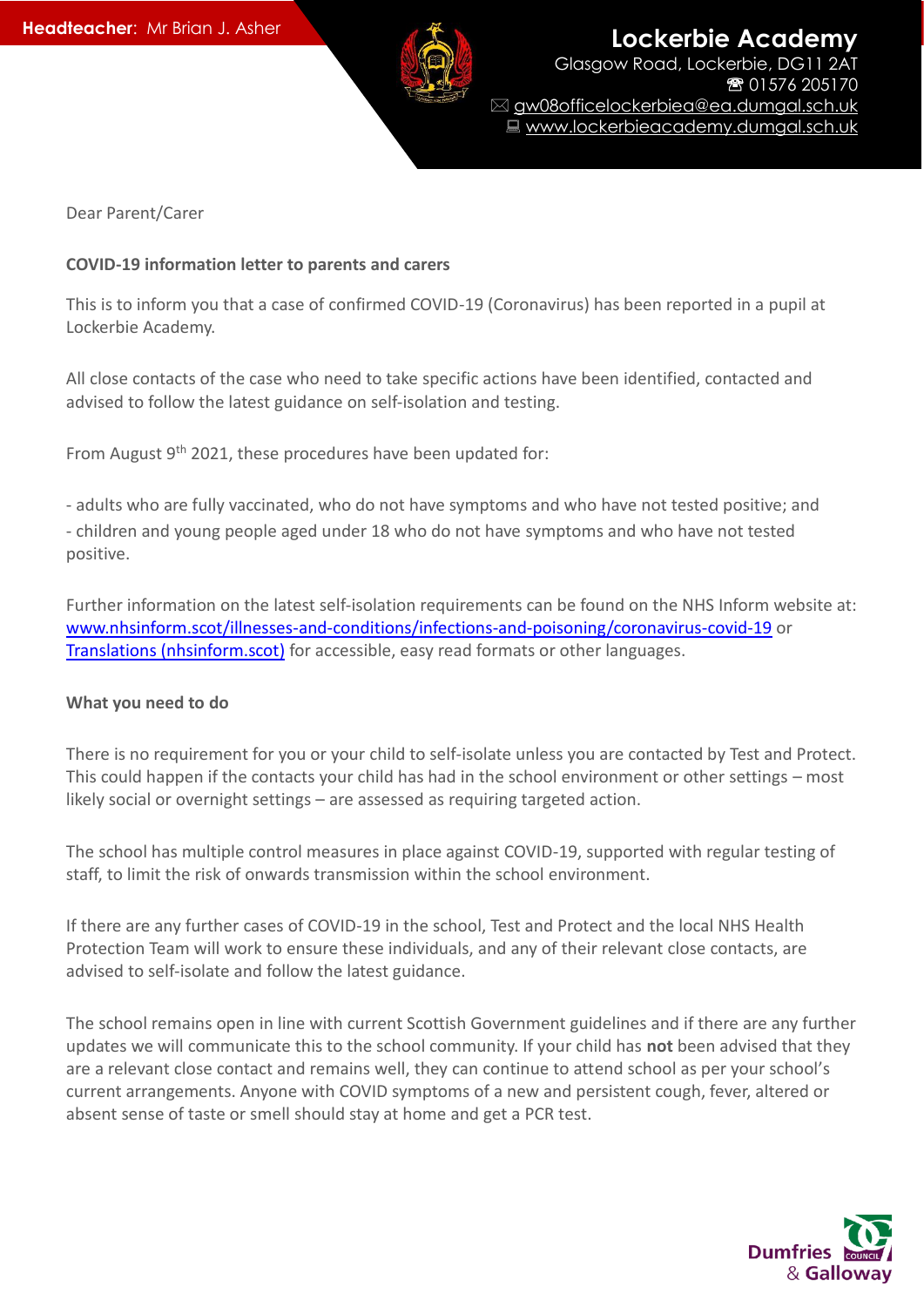If you have been advised by Test and Protect that your child has been identified as a relevant close contact of someone who has tested positive for COVID-19, please follow the guidance they have provided. The information below is general information for parents/carers whose children have **not** been identified as a close contact where targeted action is required.

# **Keep testing regularly, even without symptoms**

Regular testing even when you don't have symptoms can help keep you and your school community safe.

If your child is at secondary school, they can access free LFD tests from the school, to allow them to test twice-weekly at home as long as they have no symptoms. Please contact the school directly to ask about this if your child is having problems accessing tests.

Please encourage your child to test twice-weekly, and to record all positive, negative or void results on the online reporting portal at: [www.nhsinform.scot/campaigns/coronavirus-covid-19-report-your-test](http://www.nhsinform.scot/campaigns/coronavirus-covid-19-report-your-test-result)[result.](http://www.nhsinform.scot/campaigns/coronavirus-covid-19-report-your-test-result) Reporting results helps public health experts understand what is happening with COVID-19 in your area, so they can take early action to address any problems.

In addition, you and the rest of your family, including primary school-aged children, can access free test kits through the Universally Accessible Testing programme, which is available to everyone in Scotland. Free at-home LFD test kits are available for collection from COVID test centres or pharmacies, or delivery by ordering online. More information can be found at: [www.gov.scot/publications/coronavirus](http://www.gov.scot/publications/coronavirus-covid-19-getting-tested/pages/no-covid-symptoms)[covid-19-getting-tested/pages/no-covid-symptoms.](http://www.gov.scot/publications/coronavirus-covid-19-getting-tested/pages/no-covid-symptoms)

# **What to do if your child develops symptoms of COVID-19**

Please be particularly vigilant for symptoms of COVID-19 in the coming weeks. If your child develops any symptoms of COVID-19 they must not come to school. They should stay at home from when their symptoms started, self-isolate, and get tested for COVID-19. Find out more on [NHS Inform.](https://www.nhsinform.scot/illnesses-and-conditions/infections-and-poisoning/coronavirus-covid-19/test-and-protect/coronavirus-covid-19-testing) The symptoms of coronavirus (COVID-19) are:

- a new continuous cough and/or
- a high temperature and/or
- a loss of, or change in, taste or smell (anosmia).

All other household members of your child (including yourself) must also stay at home and follow the latest guidance, which can be found on [NHS Inform.](https://www.nhsinform.scot/illnesses-and-conditions/infections-and-poisoning/coronavirus-covid-19) In the event of a positive result, Test and Protect will contact you to provide tailored advice on what to do.

## **Booking a test**

To get a test for you or your child if they or you develop symptoms, you can:

 Book a test at [NHS Inform](https://www.nhsinform.scot/illnesses-and-conditions/infections-and-poisoning/coronavirus-covid-19/test-and-protect/coronavirus-covid-19-testing) for your nearest COVID-19 test site. There are drive-through, walkthrough, mobile testing units across Scotland which are open from 8-am until 8pm, 7 days a week. Small scale test sites have also been set up in Highland, Grampian and Argyll & Bute to provide access to testing within local communities. A full list of sites can be found at [Gov.Scot.](https://www.gov.scot/publications/coronavirus-covid-19-getting-tested/pages/covid-symptoms/)